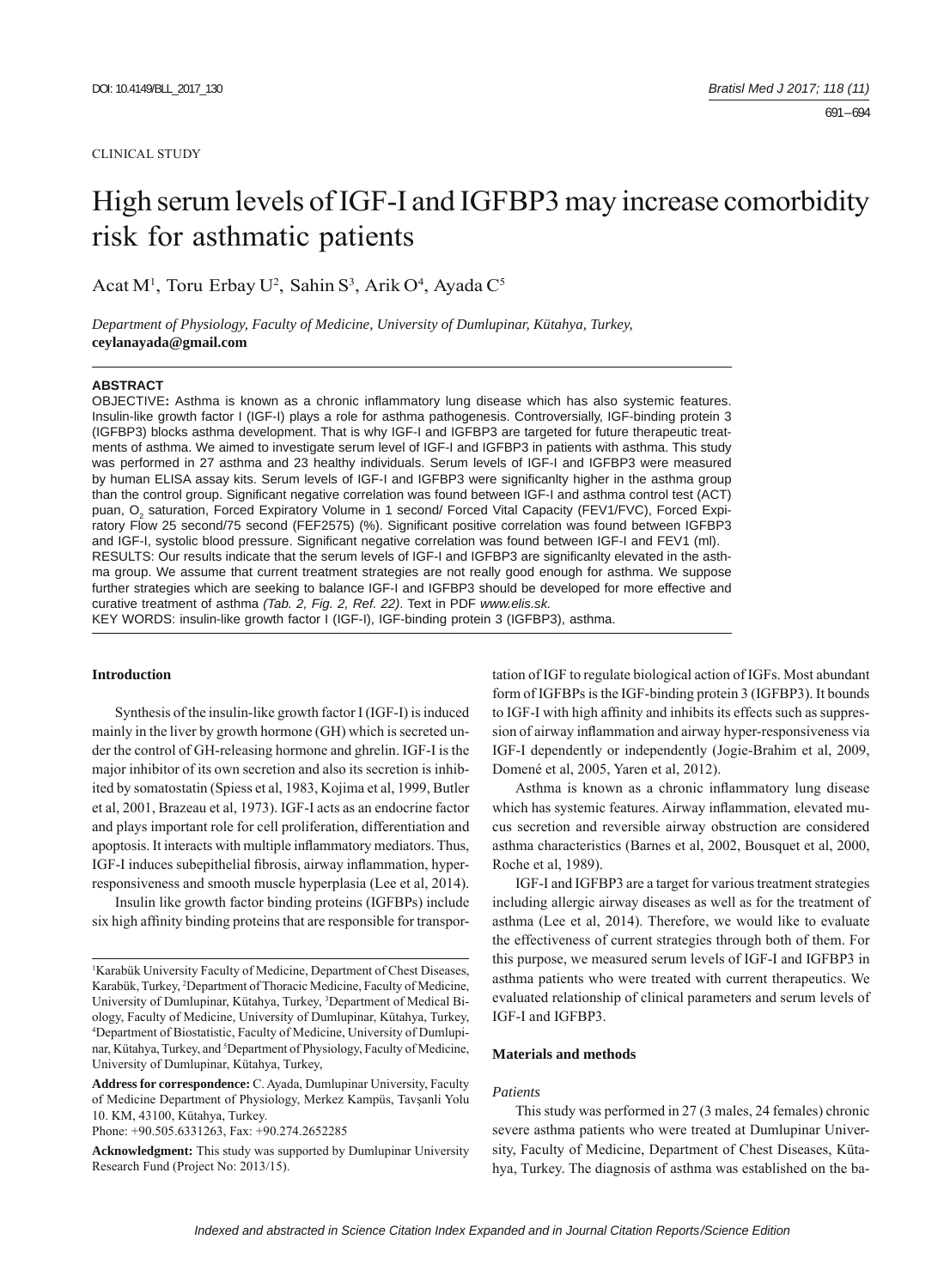## 691 – 694

sis of the criteria proposed by 2014 Global Initiative for Asthma (GINA) Guideline (Global Initiative for Asthma Guideline, 2014). The control group consisted of 23 healthy age-gender matched (4 males, 19 females) subjects. All of the procedures and a written informed consent were obtained from each individual. The study protocol conforms to the ethical guidelines of Declaration of Helsinki, and was approved by the Ethics Committee of Afyon Kocatepe University.

Both groups were evaluated by several clinical parameters such as; asthma control test (ACT) puan, systolic and diastolic blood pressure, pulse,  $O_2$  saturation, FVC (Forced Vital Capacity) (ml, %), FEV1 (Forced Expiratory Volume in 1 second) (ml, %), FEV1/FVC, FEF2575 (Forced Expiratory Flow 25 second/75 second) (%), PEF (Peak Expiratory Flow) (ml, %). All individuals were assessed by the criteria according to the asthma control test to calculate ACT puan. For this purpose, the following questions were asked (in the past 4 weeks): 1) How much of the time did your asthma keep you from getting as much done at work, school or at home? 2) How often have you had shortness of breath? 3) How often did your asthma symptoms (wheezing, coughing, shortness of breath, chest tightness or pain) wake you up at night or earlier than usual in the morning? 4) How often have you used your rescue inhaler or nebulizer medication (such as albuterol)? 5) How would you rate your asthma control during the past 4 weeks? The patients scored these questions 1 to 5. Asthma was grouped as well-controlled, partly controlled and uncontrolled according to the ACT puan; =  $25$ , =  $20-24$ ,  $\leq 19$ ; respectively (Nathan et al, 2004).

#### *ELISA analyses*

Peripheral blood samples were collected in tubes without EDTA from all subjects. After centrifugation, serum of each individual was stored at –80 ºC until ELISA analysis. Serum concentrations of IGF-I (Cusabio Biotech, Cat No CSB-E04580h) and IGFBP3 (Boster Human, Cat No EK0386) were analyzed by human ELISA assay kits. Chemiluminescence data were analyzed by an ELISA microplate reader (das, Digital and Analog Systems, Vimercate, MI, Italy).

## *Statistical analyses*

Statistical analyses were performed by SPSS (Statistical Package for Social Sciences, Chicago, IL, USA) 16.0 package program. Serum levels of IGF-I, IGFBP3 and clinical parameters were given as mean±standard error of the mean (SEM). Statistical significances between the two groups were analyzed by Mann-Whitney U test. Differences were considered significant at  $p<0.05$ . Pearson correlations were calculated to discern the relationship between clinical parameters and serum levels of proteins of interest.

#### **Results**

There were no statistically significant differences for pulse, FVC (ml, %), FEV1 (ml, %) and PEF (ml, %) (Tab. 1).

ACT puan,  $O_2$  saturation, FEV1/FVC ratio and FEF2575 (%) were significantly lower in the asthma group compared to the

**Tab. 1. The comparisons of characteristics between the patient and control groups.**

|                                                                              | Asthma            | Control          | p          |  |  |  |  |
|------------------------------------------------------------------------------|-------------------|------------------|------------|--|--|--|--|
| $IGF-I$ (ng/ml)                                                              | $2.74 \pm 0.3$    | $0.85 \pm 0.3$   | $0.000***$ |  |  |  |  |
| IGFIBP3 (pg/ml)                                                              | 526.21±19.25      | 459.31±40.90     | $0.006**$  |  |  |  |  |
| ACT puan                                                                     | $14.68 \pm 0.1$   | $25.00\pm0.0$    | $0.000***$ |  |  |  |  |
| <b>Systolic Blood</b><br>Pressure (mmHg)                                     | $115.93 \pm 2.71$ | 99.69±4.94       | $0.001***$ |  |  |  |  |
| Diastolic Blood<br>Pressure (mmHg)                                           | 76.40±2.38        | $68.91 \pm 2.72$ | $0.034*$   |  |  |  |  |
| Pulse                                                                        | 85.68±2.29        | $80.67 \pm 1.94$ | 0.086      |  |  |  |  |
| O <sub>2</sub> Saturation                                                    | $97.65 \pm 0.41$  | $98.67 \pm 1.19$ | $0.035*$   |  |  |  |  |
| FVC (ml)                                                                     | 2701.74±189.24    | 3151.54±255.58   | 0.172      |  |  |  |  |
| $FVC$ $(\% )$                                                                | $83.55 \pm 3.80$  | $85.15 \pm 4.61$ | 0.754      |  |  |  |  |
| FEV1 (ml)                                                                    | 2211.30±150.59    | 2796.92±263.04   | 0.084      |  |  |  |  |
| FEV1 (%)                                                                     | 78.82±3.73        | 89.85±4.97       | 0.143      |  |  |  |  |
| FEV1/FVC ratio (%)                                                           | 77.64±1.96        | 87.98±1.75       | $0.002***$ |  |  |  |  |
| FEF2575                                                                      | $3240 \pm 360$    | 3333±464         | 0.866      |  |  |  |  |
| FEF2575(%)                                                                   | 54.89±6.67        | $95.83 \pm 8.79$ | $0.004***$ |  |  |  |  |
| PEF (ml)                                                                     | 3801.27±441.34    | 4639.17±833.49   | 0.387      |  |  |  |  |
| PEF $(\% )$                                                                  | 62.49±4.25        | $76.75 \pm 5.77$ | 0.084      |  |  |  |  |
| Dete en meen 1.0D. JOP L. Lendin Cler month Certen LOPDD9, Lendin Cler month |                   |                  |            |  |  |  |  |

Data are mean  $\pm$  SD. IGF-I; Insulin like growth factor I, IGFBP3; Insulin like growth binding protein, ACT puan; Asthma control test puan, FVC; forced vital capacity, FEV1; forced expiratory volume in 1 second, FEF2575; Forced Expiratory Flow 25 second/75 second, PEF; Peak Expiratory Flow. \*  $p < 0.05$  vs. control group (Mann– Whitney U Test), \*\*  $p < 0.01$  vs. control group (Mann–Whitney U Test), \*\*\*  $p <$ 0.005 vs. control group (Mann–Whitney U Test).

|  |  |  |  | Tab. 2. Pearson correlations of evaluated parameters. |  |  |  |
|--|--|--|--|-------------------------------------------------------|--|--|--|
|--|--|--|--|-------------------------------------------------------|--|--|--|

|                                          | $IGF-I$  | p          | IGFBP3   | p          |
|------------------------------------------|----------|------------|----------|------------|
| IGFBP3                                   | 0.442    | $0.001***$ | 0.442    | $0.001***$ |
| <b>ACT Puan</b>                          | $-0.505$ | $0.001***$ | $-0.233$ | 0.133      |
| <b>Systolic Blood</b><br>Pressure (mmHg) | 0.270    | 0.058      | 0.363    | $0.010**$  |
| Diastolic Blood<br>Pressure (mmHg)       | 0.208    | 0.147      | 0.275    | 0.053      |
| Pulse                                    | 0.080    | 0.667      | 0.111    | 0.552      |
| O <sub>2</sub> Saturation                | $-0.454$ | $0.009**$  | $-0.206$ | 0.258      |
| FVC (ml)                                 | $-0.193$ | 0.260      | $-0.326$ | 0.052      |
| FVC(%)                                   | $-0.044$ | 0.799      | $-0.200$ | 0.242      |
| FEV1 (ml)                                | $-0.314$ | 0.062      | $-0.334$ | $0.046*$   |
| FEV1 $(\% )$                             | $-0.236$ | 0.166      | $-0.166$ | 0.333      |
| FEV1/FVC ratio (%)                       | $-0.414$ | $0.012*$   | $-0.088$ | 0.610      |
| FEF2575                                  | 0.062    | 0.733      | $-0.060$ | 0.738      |
| FEF2575(%)                               | $-0.448$ | $0.010*$   | $-0.108$ | 0.556      |
| PEF (ml)                                 | $-0.122$ | 0.492      | $-0.093$ | 0.602      |
| PEF (%)                                  | $-0.245$ | 0.162      | $-0.096$ | 0.587      |

IGF-I; Insulin like growth factor I, IGFBP3; Insulin like growth binding protein, ACT puan; Asthma control test puan, FVC; forced vital capacity, FEV1; forced expiratory volume in 1 second, FEF2575; Forced Expiratory Flow 25 second/75 second, PEF; Peak Expiratory Flow. \*  $p < 0.05$  vs control group (Mann–Whitney U Test), \*\* p  $< 0.01$  vs. control group (Mann–Whitney U Test), \*\*\*  $p < 0.005$  vs. control group (Mann–Whitney U Test)

control group, respectively;  $p = 0.000$ ,  $p = 0.035$ ,  $p = 0.002$ ,  $p =$ 0.004 (Tab. 1). Systolic and diastolic blood pressures were significantly higher in asthma group compared to the control group, respectively;  $p = 0.001$ ,  $p = 0.034$  (Tab. 1). Serum levels of IGF-I and IGFBP3 were significantly higher in the asthma group than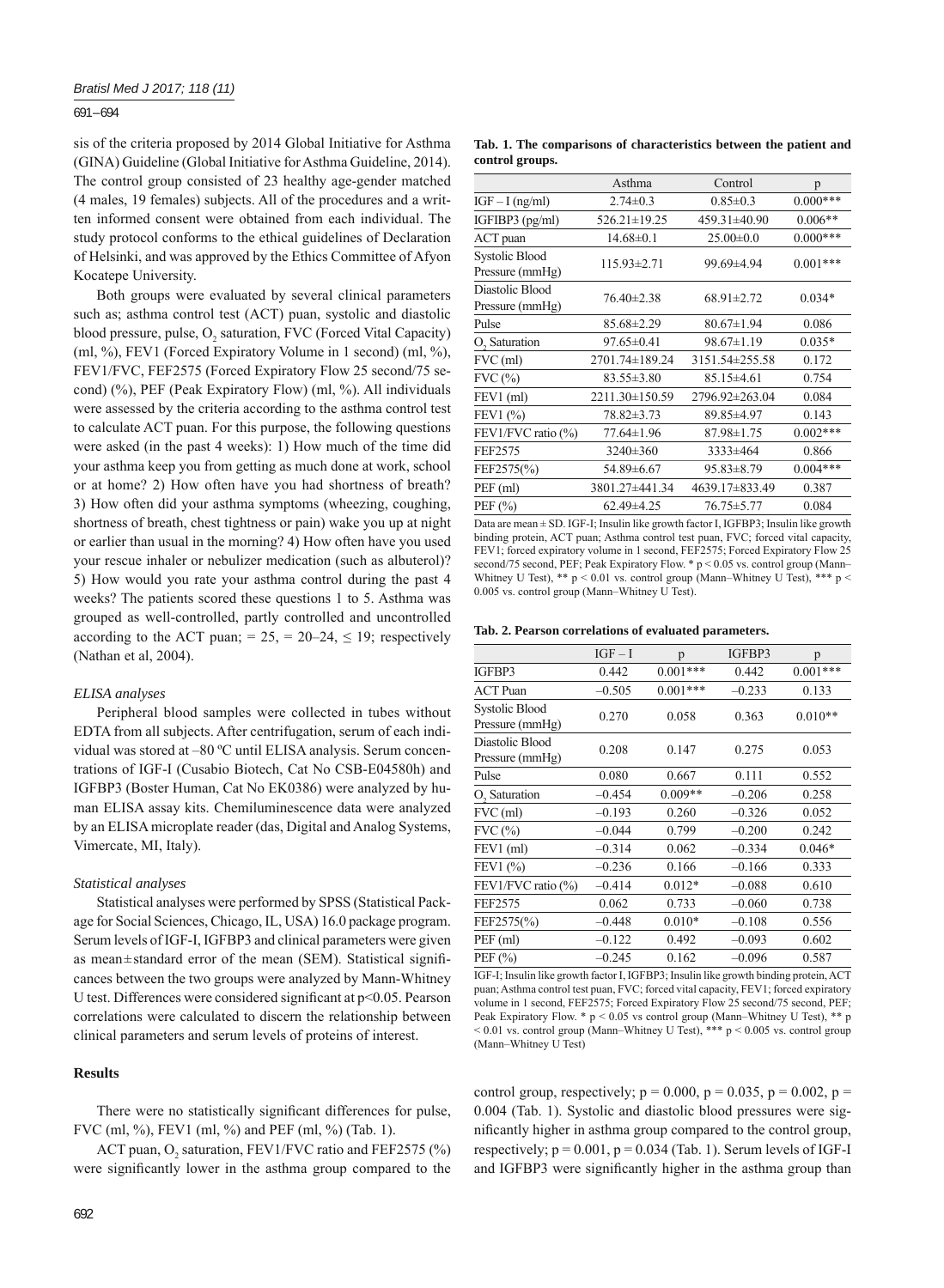

**Fig. 1. Serum levels of IGF – I in asthma and control groups. \*\* p < 0.005 vs. control group (Mann–Whitney U Ttest). IGF-I; Insulin like growth factor I.**



**Fig. 2. Serum levels of IGFBP3 in asthma and control groups. \*\* p < 0.01 vs. control group (Mann– Whitney U Ttest). IGFBP3; Insulin like growth factor binding protein 3.**

in the control group, respectively;  $p = 0.000$ ,  $p = 0.006$  (Tab. 1) (Figs 1 and 2).

Significantly negative correlation was found between the serum level of IGF-I and ACT puan, saturation, FEV1/FVC, %FEF2575;  $p = 0.001$ ,  $p = 0.009$ ,  $p = 0.02$ ,  $p = 0.01$ ; respectively (Tab. 2). Significantly positive correlation was found between the serum level of IGFBP3 and IGF-I, systolic blood pressure. Significantly negative correlation was found between the serum level of IGFBP3 and FEV1 (ml);  $p = 0.001$ ,  $p = 0.01$ ,  $p = 0.046$ ; respectively (Tab. 2).

# **Discussion**

IGF-I has been identified as one of the most important molecules in the pathogenesis of asthma in the manner of inducing fibrosis, airway inflammation and hyper-responsiveness and airway smooth muscle hyperplasia (Lee et al, 2014). IGF-I receptor  $(IGF-IR)$  has a high affinity for IGF-I and it mediates actions of IGF-I. Their complex induces pro-inflammatory responses (Lee et

al, 2014, Siddle et al, 2001). IGFBP3 is binding more than 70 % circulating IGF-I with higher affinity than IGF-IR. Therefore, IGFBP3 is mainly responsible for inhibition of IGF-I actions by reducing IGF-I/ IGF-IR pathway (Jones et al, 1995). On the other hand, it can reserve IGF-I to protect down regulation of IGF-I receptor. That is why it is speculated that IGFBP3 has dual effect on IGF-I action which means high level of IGFBP3 reduces the action of IGF-I and low level of IGFBP3 enhances the action of IGF-I (Conover et al, 1991, Wetterau et al, 1999).

Current strategies for asthma treatment can be inadequate approximately for 10 % patients with asthma. Additionally, they are mostly not curing asthma because they have weak effect on inhibiting airway remodeling (Lee et al, 2014). That is why new treatments are needed for effective asthma treatment. IGF-I and IGFBP3 are possible targets for asthma treatment strategies because of their role in the pathogenesis of asthma. It has been shown that mRNA levels of IGF-I in endobronchial biopsies are significantly higher in asthmatic patients than controls. This elevation was found to be correlated with subepithelial fibrosis (Hoshino et al, 1998). In the literature, we could not recognize any studies that are comparing serum levels of IGF-I between asthmatic patients and healthy individuals. In the present study, serum levels of IGF-I was found significantly higher in asthma group than in the control group. If we consider that this elevation is in significantly negative correlation with ACT puan,  $O_2$  saturation, FEV1/ FVC and %FEF2575, we suppose that IGF-I may be involved the pathogenesis of asthma.

IGFBP3 has been found in high levels in tissues and bronchial lavage fluids of asthmatic patients. That is why it is suggested that there is a possible interaction with IGFBP3 and asthma (Veraldi et al, 2009). IGFBP3 takes a role in the pathophysiology of asthma dependent from IGF-I as well as independent from IGF-I. Thus, it is suggested that up-regulation of IGFBP3 can be one of the new strategies in treatment of asthma (Lee et al, 2014). We have found that serum level of IGFBP3 in asthma group was significantly higher than in control. It is known that circulating level of IGFBP3 is elevated by IGF-I and glucocorticosteroids (DiGirolamo et al, 2007, Conover et al, 1995). Our results also indicate that serum levels of IGF-I and IGFBP3 are significantly positively correlated with each other. That can be one of the reasons for elevated level of IGFBP3. Additionally, it can be a result of glucocorticosteroid treatment. We did not examine serum levels of IGF-I and IGFBP3 before and after treatment. That is why we can not exactly conclude the reason for the elevation of IGFBP3 in asthmatic patients. Serum level of IGFBP3 is significantly positively correlated with systolic blood pressure. It has been speculated that IGFBP3 has proatherogenic effect (Colangelo et al, 2004). We assume that this effect of IGFBP3 may lead to an increase in systolic blood pressure which can cause the development of comorbidities in asthmatic patients.

#### **Conclusions**

Current treatment strategies of asthma do not suppress the production of IGF-I which plays an important role in the pathophysiology of asthma. On the other hand, same treatments cause